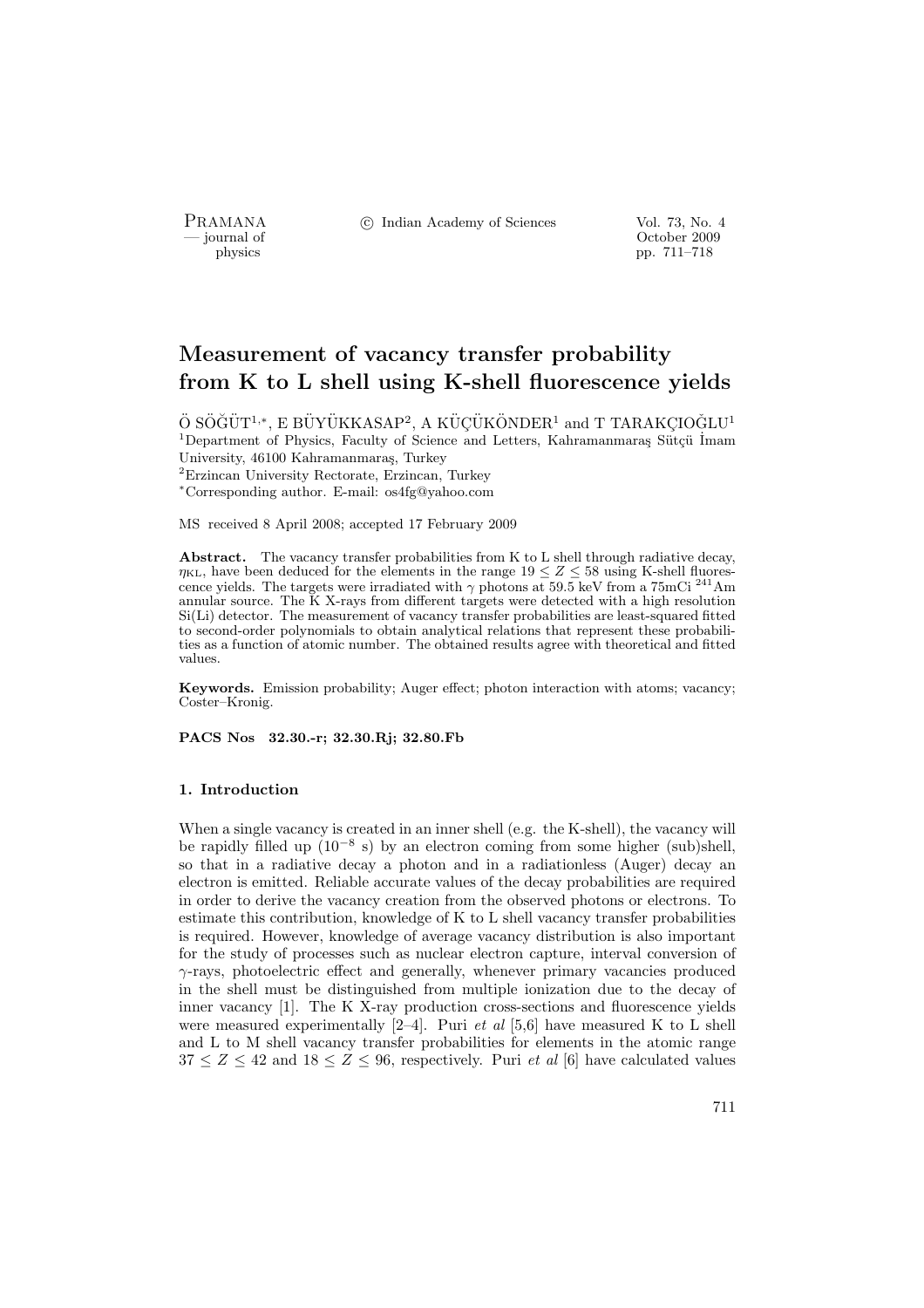# $\ddot{O}$  Söğüt et al

and fitted coefficients for vacancy transfer probabilities of K to  $L_1$ , K to  $L_2$ , K to  $L_3$ , K to L (average),  $L_1$  to M,  $L_2$  to M and  $L_3$  to M shells. K-shell fluorescence yields, mean L-shell fluorescence yields, ratios of X-ray emission probabilities and ratios of emission probabilities of Auger electrons were collected from the literature and evaluated by Schönfeld and JanBen [7]. The variation of the chemical effect of K-shell fluorescence yield and  $K_\beta/K_\alpha$  X-ray intensity ratios were studied in refs [8–13]. The K-shell fluorescence yield is also defined as the probability that one K hole is filled through by radiative electron transition and is equal to the ratio of the X-ray emission rate to the total decay:

$$
\omega_{\mathcal{K}} = \frac{S_{\mathcal{K}}^{\text{Rad}}}{(S_{\mathcal{K}}^{\text{Rad}} + S_{\mathcal{K}}^{\text{Auger}})},\tag{1}
$$

where  $S_{\rm K}^{\rm Rad}$  and  $S_{\rm K}^{\rm Auger}$  are the total radiative and Auger transition rates, respectively. The fluorescence yields lie between 0 and 1. For low atomic number elements, Auger decay rate is larger than X-ray emission. For high atomic number, X-ray emission becomes more probable. Auger transition probability increases with decreasing binding energy of the outer shell electrons. Ertuğrul [13] has measured total radiative and radiationless vacancy transfer probabilities from K to  $L_i$  subshell for some elements in the medium atomic number region. The vacancy transfer probabilities in the atomic shell have been studied by a few authors  $[14-17]$ . Some authors have measured K to L shell vacancy transfer probabilities using different processes [18–20].

In this study, the vacancy transfer probabilities from K to L shell were experimentally determined using K-shell fluorescence yields for some elements in the atomic number range  $19 \leq Z \leq 58$ .

### 2. Experimental

The experimental arrangement is shown in figure 1. The typical K X-ray spectrum obtained from Mo is given in figure 2. The studied elements are K, Ca, Ti, V, Cr, Mn, Fe, Co, Ni, Cu, Zn, As, Se, Sr, Mo, Ag, Cd, Ba, La and Ce. High purity (99%) samples of thickness  $2-4\times10^{-2}$  g cm<sup>-2</sup> were used for the preparation of the targets. In the experimental set-up, 59.5 keV  $\gamma$ -rays emitted from a 75 mCi <sup>241</sup>Am radioisotope source were detected by a calibrated  $Si(Li)$  detector (FWHM = 155 eV at 5.96 keV, active area = 12.5 mm<sup>2</sup>, sensitive depth = 3.5 cm, Be window thickness = 12.5  $\mu$ m) and a system 100 card with pulse height analyzer was used to count  $K_{\alpha}$  and  $K_{\beta}$ photons emitted from samples. But, 59.5 keV photons emitted by a 100 mCi <sup>241</sup>Am annular radioactive source were used to stimulate K and Ca samples. The fluorescence K X-rays from the sample were detected by using a collimated Ultra-LEGe detector having a thickness of 5 mm and an energy resolution of 0.150 keV at 5.96 keV. The output from the pre-amplifier, with a pulse pile-up rejection capability, was fed to a multi-channel analyser interfaced with a personal computer provided with suitable software for data acquisition and peak analysis. The net peak area of the K X-rays of each target was determined after background subtraction, tailing and escape peak corrections [21].

712 Pramana – J. Phys., Vol. 73, No. 4, October 2009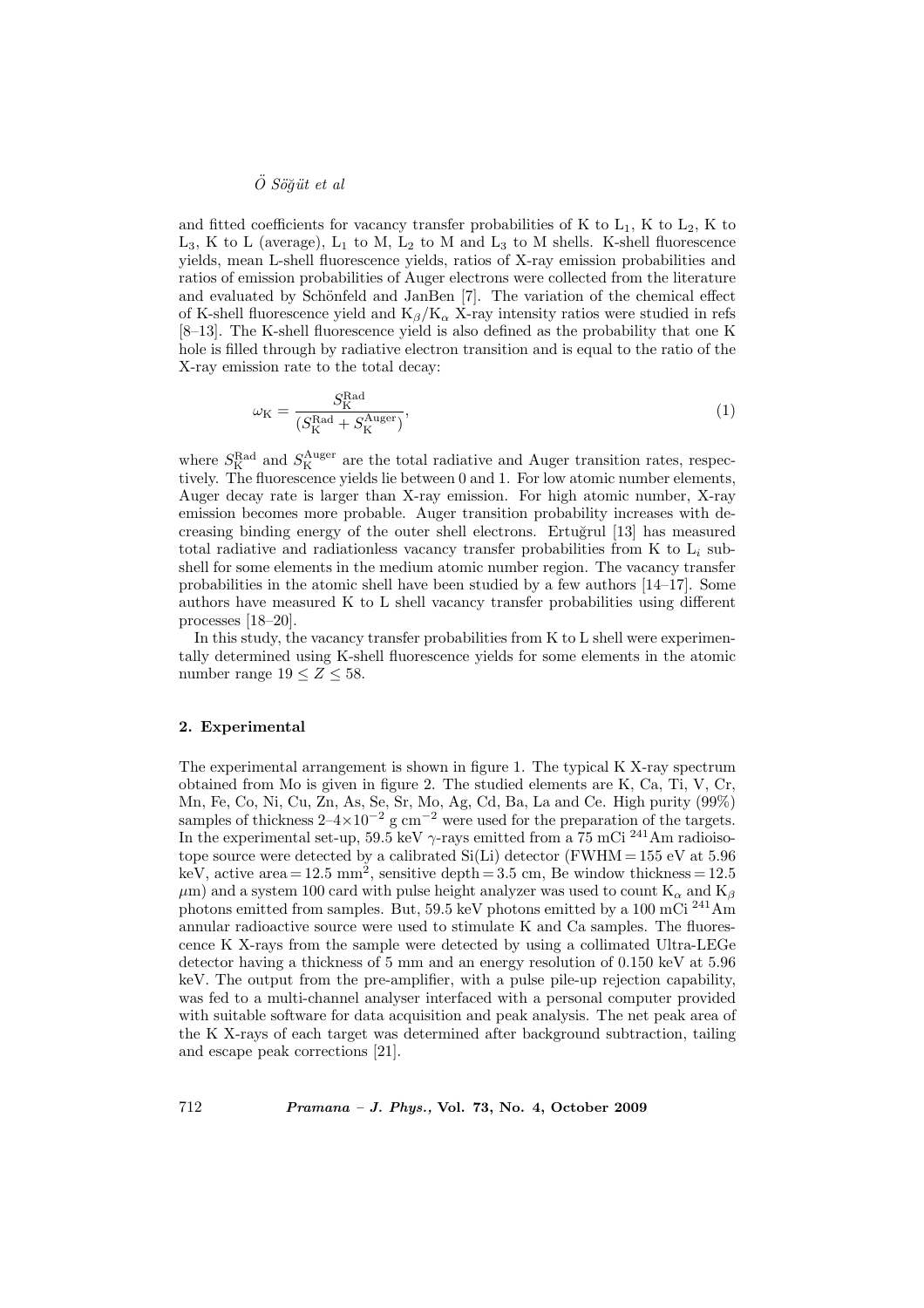

Measurement of vacancy transfer probability from K to L shell

Figure 1. Experimental set-up.



Figure 2. Characteristic K X-ray emission spectrum of Mo.

## 2.1 Measurement of K-shell fluorescence yield

K-shell fluorescence yield  $\omega_\mathrm{K}$  is determined using the following equation semiempirically [5]:

$$
\omega_{\mathcal{K}} = \frac{\sigma_{\mathcal{K}_{\alpha},\mathcal{K}_{\beta}}}{\sigma_{\mathcal{K}}^{\text{Photo}}},\tag{2}
$$

Pramana – J. Phys., Vol. 73, No. 4, October 2009 713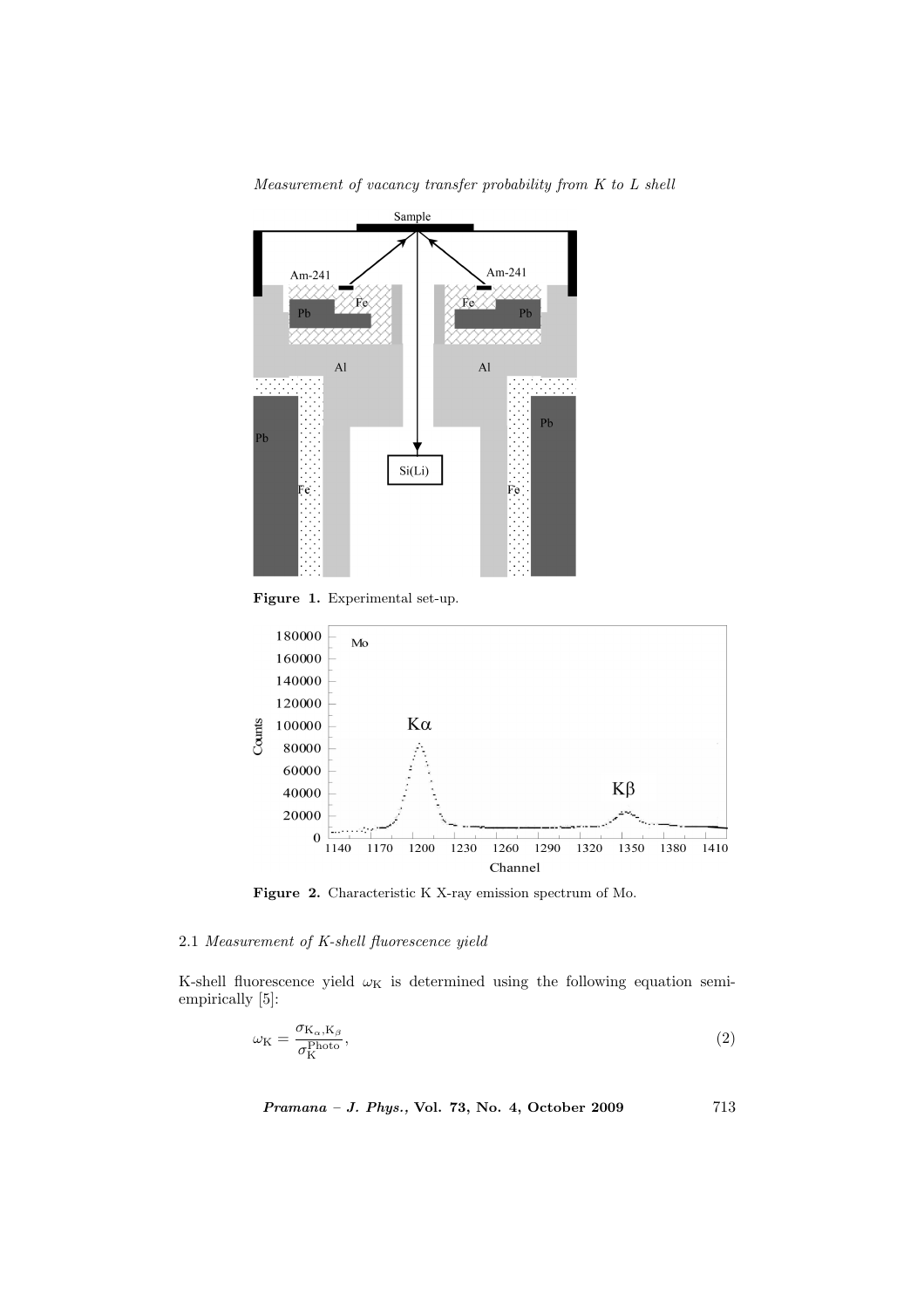$\ddot{O}$  Söğüt et al

where  $\sigma_{K_\alpha,K_\beta}$  is the total K X-ray fluorescence cross-section and  $\sigma_K^{\rm photo}$  is the K-shell photoionization cross-section [22]. Experimental X-ray fluorescence cross-sections  $\sigma_{K_{\alpha}}$  and  $\sigma_{K_{\beta}}$  were determined using the equation [5],

$$
\sigma_{\mathbf{K}_i} = \frac{N_{\mathbf{K}_i}}{I_0 G \varepsilon_{\mathbf{K}_i} \beta t},\tag{3}
$$

where  $N_{\mathrm{K}_i}(i=\alpha,\beta)$  is the intensity observed for  $\mathrm{K}_i$   $(i=\alpha,\beta)$  X-ray line of element,  $\varepsilon_{\mathrm{K}_i}$  is the detector efficiency for  $\mathrm{K}_i$  X-rays,  $I_0$  is the intensity of exciting radiation, G is the geometrical factor, t is the thickness of the sample in g cm<sup>-2</sup> and  $\beta$  is the self-absorption correction factor of the target material. The self-absorption correction factor has been calculated using the following expression obtained by assuming the incidence angle of the fluorescent X-rays subtended at the detector to be approximately  $90^{\circ}$  [13].

$$
\beta = \frac{1 - \exp[(-1)(\mu_{\text{inc}}/\cos\varphi + \mu_{\text{emt}})t]}{(\mu_{\text{inc}}/\cos\varphi + \mu_{\text{emt}})t},\tag{4}
$$

where  $\mu_{\text{inc}}$  (cm<sup>2</sup> g<sup>-1</sup>) and  $\mu_{\text{emt}}$  (cm<sup>2</sup> g<sup>-1</sup>) are the mass absorption coefficients [23] at the incident photon energy and fluorescent X-ray energy of the sample respectively and t (g cm<sup>-2</sup>) is the measured thickness of the sample.  $I_0G\varepsilon_{K_i}$  values in the present experimental set-up were determined in a separate experiment. Targets of pure elements, having areas of cross-section similar to those used in the main experiment, with atomic number  $19 \le Z \le 58$ , emitting fluorescent radiation in the energy range 3.313–35 keV were irradiated in the same geometry and fluorescent radiation were counted.  $I_0G\varepsilon_{\text{K}_i}$  values for the present set-up were determined by the following equation [13]:

$$
I_0 G \varepsilon_{\mathcal{K}_i} = \frac{N_{\mathcal{K}_i}}{\sigma_{\mathcal{K}_i} \beta t},\tag{5}
$$

where  $N_{K_i}$  is the number of counts under the  $K_{\alpha}$  or  $K_{\beta}$  peaks and  $\sigma_{K_i}$  is the photoionization cross-section [22]. The experimental probabilities of total vacancy transfer  $(\eta_{KL})$  from K to L shell were evaluated from [7]

$$
\eta_{\text{KL}} = \frac{2 - \omega_{\text{K}}}{1 + \left(\frac{I\text{K}_{\beta}}{I\text{K}_{\alpha}}\right)},\tag{6}
$$

where  $\omega_K$  is the experimental K-shell fluorescence yield and  $IK_\beta/K_\alpha$  is the intensity ratios of K X-rays [24].

#### 3. Results and discussion

The experimental results along with the theoretically calculated values are presented graphically as vacancy transfer probabilities vs. atomic numbers in figure 3 from which we observe that the values of  $\eta_{KL}$  decrease as the atomic numbers increase. The experimental and theoretical vacancy transfer probabilities are listed

714 Pramana – J. Phys., Vol. 73, No. 4, October 2009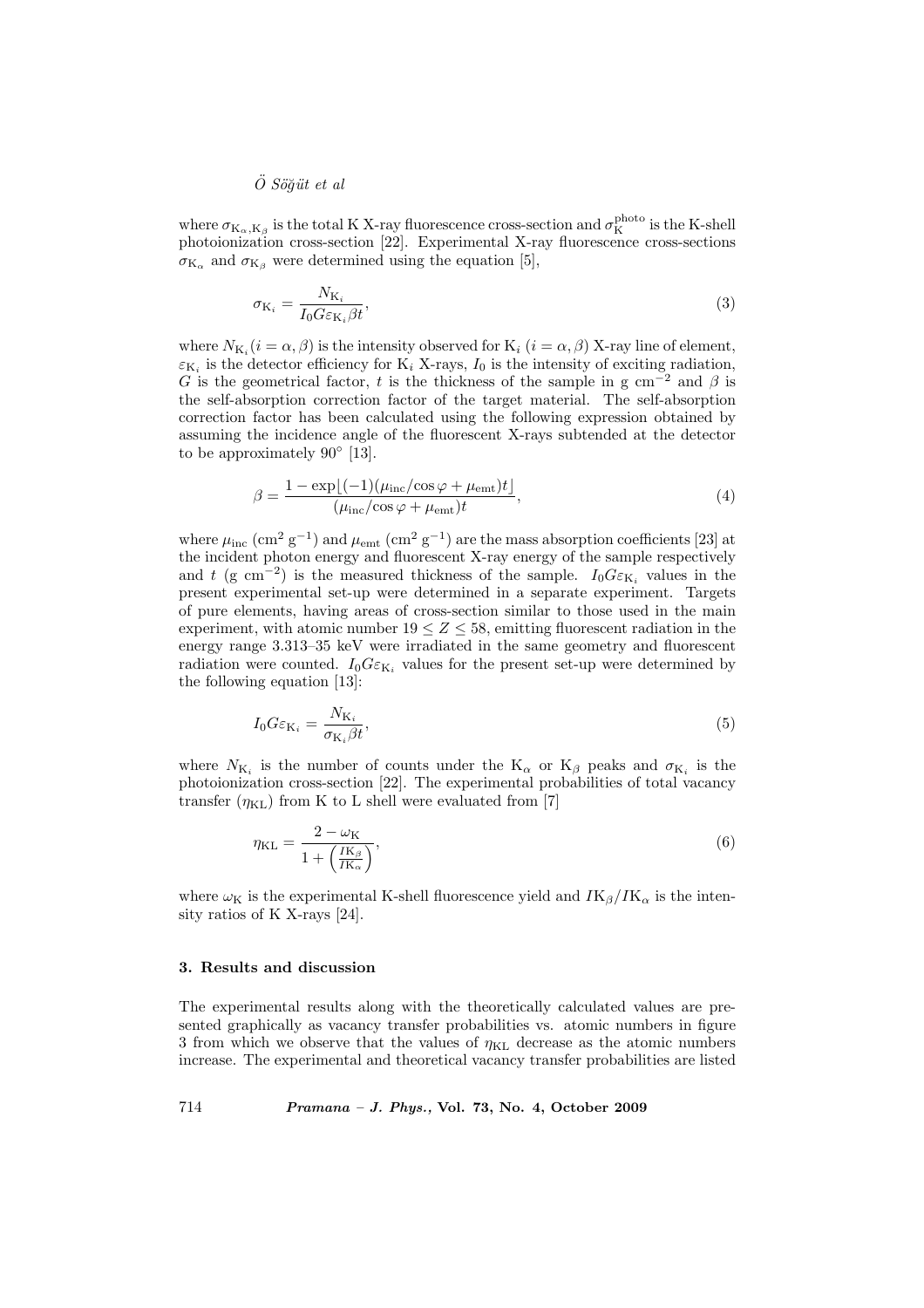



Figure 3. Total vacancy transfer probabilities of K to L shell as a function of atomic number.

in table 1. The overall error of these measurements is estimated to be 6–10%. The error in the evaluation of peak areas is  $3\%$ , the target thickness is  $\leq 1-2\%$ ,  $I_0G$  product is  $1-2\%$  and the error in the absorption factor is  $\leq 1-3\%$ . It can be seen from table 1 and figure 3 that our measurement values are in good agreement, within experimental uncertainties, with the calculated theoretical values for the elements in the atomic range  $19 \le Z \le 58$ .

Our experimental values were fitted to a second-order polynomial as a function of atomic number  $Z(\Sigma A_n Z^n)$  and fitted values of the K to L shell vacancy transfer probability are listed in table 1. These values have been plotted as a function of the atomic number and are shown in figure 3. The fitted equation is given as  $Y(Z) = 2616.32434 - 57.7968Z + 0.48698Z^2$ ,  $R^2 = 0.98054$  and SD = 40.11375.

As seen from table 1, the present values of  $\eta_{\text{KL}}$  are in good agreement (1–4%) with fitted values of Schönfeld and JanBen [7] (except for Sr and Fe) and the values of Ertuğrul et al and Simsek and JanBen  $[14,25]$ . But, our fitted values are 1–3% different from Schönfeld's values [7]. Schönfeld and JanBen have evaluated the emission probabilities of X-rays and Auger electrons emitted in radioactive disintegration processes [26]. Furthermore, the probabilities of radiative vacancy transfer from  $L_i$   $(i = 1, 2, 3)$  subshells to the M, N and higher shells for elements with  $77 \leq Z \leq 92$  have been measured by Sharma *et al* [20]. In addition, Calışkan *et* al have measured the radiative vacancy distributions for the  $L_2$ ,  $L_3$  subshell and M shell of some elements in the atomic range  $41 \leq Z \leq 68$  [27]. In early measurements [6,14,18] the authors used two radioisotope sources for the excitation of samples to determine the K to L shell vacancy transfers experimentally. This method was based on the number of L X-rays produced at the photon excitation energy below the K edge and at the excitation energy above the K edge, where the major contribution

 $Pramana - J. Phys., Vol. 73, No. 4, October 2009 715$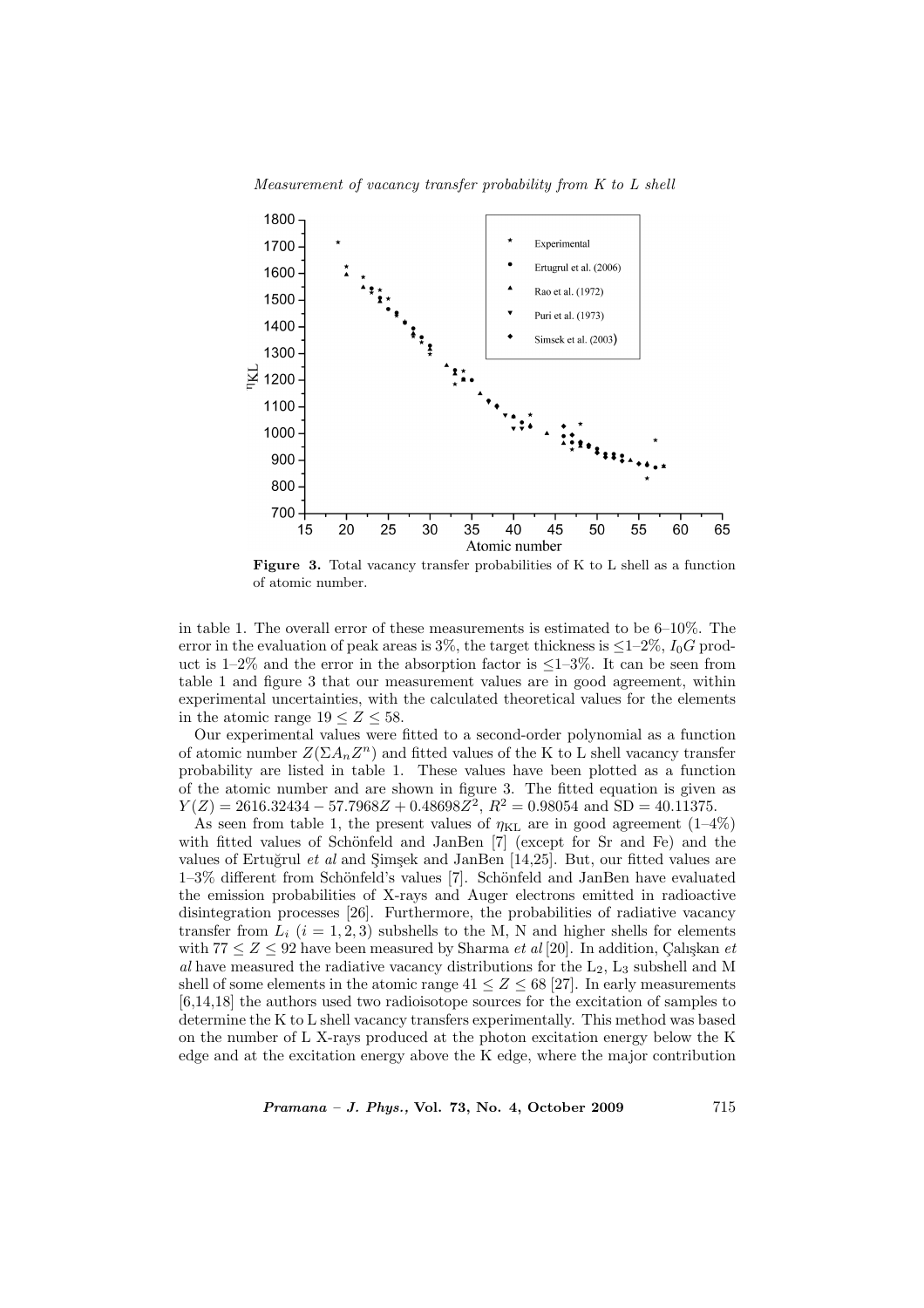# $\ddot{O} S\ddot{o} \ddot{g} \ddot{u}t$  et al

Table 1. Comparison of experimental and theoretical results for K to L shell vacancy transfer probabilities.

|              | $\eta_{\text{KL}}$ |                              |                          |                          |                          |                             |               |
|--------------|--------------------|------------------------------|--------------------------|--------------------------|--------------------------|-----------------------------|---------------|
| Ele-<br>ment | Experimental       | Ertuğrul<br>$et \ al \ [25]$ | Rao<br>$et \ al \ [1]$   | Puri<br>$et \ al \ [6]$  | Simsek<br>$[14]$         | Schönfeld<br>and JanBen [7] | Fit<br>values |
| 19           | $1.721 \pm 0.153$  |                              |                          |                          |                          | 1.654                       | 1.694         |
| $20\,$       | $1.689 \pm 0.143$  | $\overline{a}$               | 1.595                    | $\overline{a}$           | $\overline{\phantom{0}}$ | 1.621                       | 1.656         |
| 21           | $=$                |                              |                          | $\overline{a}$           | $\overline{a}$           | 1.594                       | 1.617         |
| 22           | $1.586 \pm 0.127$  | L                            | 1.548                    | $\overline{\phantom{0}}$ | $\overline{\phantom{0}}$ | 1.566                       | 1.581         |
| 23           | $1.528 \pm 0.122$  | 1.544                        |                          | $\overline{a}$           | $\overline{a}$           | 1.539                       | 1.545         |
| 24           | $1.538 \pm 0.123$  | 1.509                        | 1.495                    |                          |                          | 1.508                       | 1.510         |
| 25           | $1.505 \pm 0.120$  | 1.467                        |                          | $\overline{\phantom{0}}$ | $\overline{\phantom{0}}$ | 1.478                       | 1.476         |
| 26           | $1.442 \pm 0.144$  | 1.453                        | 1.139                    | $\equiv$                 | $\overline{\phantom{0}}$ | 1.447                       | 1.443         |
| 27           | $1.420 \pm 0.142$  | 1.415                        |                          |                          |                          | 1.418                       | 1.411         |
| 28           | $1.364 \pm 0.123$  | 1.394                        | 1.375                    | $\equiv$                 | $\equiv$                 | 1.388                       | 1.380         |
| 29           | $1.342 \pm 0.121$  | 1.361                        |                          |                          |                          | 1.357                       | 1.350         |
| 30           | $1.298 \pm 0.104$  | 1.330                        | 1.316                    |                          |                          | 1.326                       | 1.321         |
| 31           | $\equiv$           | $\overline{\phantom{0}}$     | $\overline{a}$           | $\overline{\phantom{0}}$ | $\equiv$                 | 1.294                       | 1.293         |
| 32           | $=$                | $\equiv$                     | 1.255                    | $\overline{\phantom{0}}$ | $\overline{\phantom{0}}$ | 1.263                       | 1.266         |
| 33           | $1.185 \pm 0.083$  | 1.238                        | 1.224                    | $\equiv$                 | L.                       | 1.232                       | 1.239         |
| 34           | $1.235 \pm 0.099$  | 1.204                        | 1.200                    |                          |                          | 1.202                       | 1.214         |
| $35\,$       |                    | 1.200                        | $\equiv$                 |                          |                          | 1.174                       | 1.190         |
| 36           |                    | $\overline{a}$               | 1.149                    | $\overline{a}$           |                          | 1.149                       | 1.167         |
| 37           |                    | 1.123                        | $\overline{\phantom{0}}$ | 1.120                    | $\overline{\phantom{0}}$ | 1.125                       | 1.145         |
| 38           | $1.341 \pm 0.107$  | 1.104                        | 1.104                    | 1.100                    | $\overline{\phantom{0}}$ | 1.102                       | 1.123         |
| 39           |                    |                              |                          | 1.070                    |                          | 1.081                       | 1.103         |
| 40           |                    | 1.064                        | 1.064                    | $1.030\,$                |                          | 1.062                       | 1.084         |
| 41           |                    | 1.042                        |                          | 1.020                    |                          | 1.045                       | 1.065         |
| 42           | $1.070 \pm 0.097$  | 1.026                        | 1.030                    | 1.020                    |                          | 1.029                       | 1.048         |
| 43           |                    |                              |                          |                          |                          | 1.014                       | 1.032         |
| 44           |                    |                              | 1.000                    |                          |                          | 1.000                       | 1.016         |
| 45           |                    | $\equiv$                     |                          | $\overline{\phantom{0}}$ |                          | 0.987                       | 1.001         |
| 46           |                    | 0.990                        | 0.963                    | $\overline{a}$           | 1.028                    | 0.975                       | 0.988         |
| 47           | $0.940 \pm 0.080$  | 0.967                        |                          | $\overline{\phantom{0}}$ | 0.995                    | 0.964                       | 0.976         |
| 48           | $1.036 \pm 0.104$  | 0.962                        | 0.952                    | $\equiv$                 | 0.968                    | 0.953                       | 0.964         |
| 49           | $\equiv$           | 0.950                        |                          | $\overline{\phantom{0}}$ | 0.957                    | 0.944                       | 0.954         |
| $50\,$       |                    | 0.943                        | ${0.932}$                | $\overline{\phantom{0}}$ | 0.928                    | 0.934                       | 0.944         |
| 51           |                    | 0.924                        |                          | -                        | 0.912                    | 0.925                       | 0.935         |
| $52\,$       |                    | 0.923                        | 0.914                    | $-$                      | 0.909                    | 0.917                       | 0.928         |
| 53           |                    | 0.917                        |                          |                          | 0.898                    | 0.909                       | 0.921         |
| 54           |                    | $\overline{\phantom{0}}$     | 0.899                    | $\overline{\phantom{0}}$ | $\overline{a}$           | 0.902                       | 0.915         |
| 55           |                    | $=$                          |                          | $\overline{a}$           | 0.887                    | 0.895                       | 0.911         |
| 56           | $0.832 \pm 0.042$  | 0.882                        | 0.887                    |                          |                          | 0.888                       | 0.907         |
| 57           | $0.975 \pm 0.060$  | 0.873                        |                          |                          |                          | 0.882                       | 0904          |
| 58           | $0.879 \pm 0.079$  | $\overline{\phantom{0}}$     | 0.876                    |                          |                          | 0.876                       | 0.902         |

716 Pramana – J. Phys., Vol. 73, No. 4, October 2009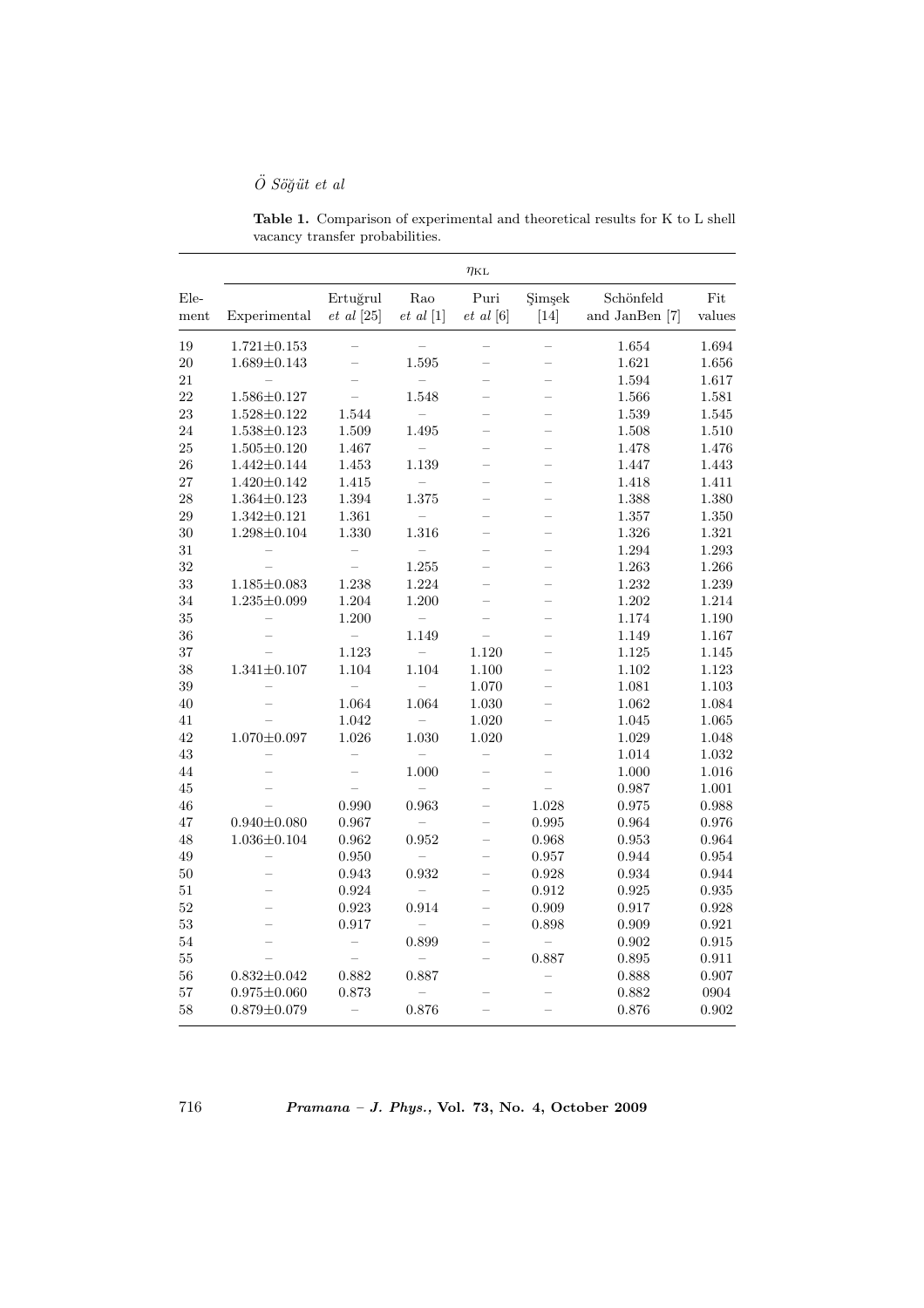to L shell vacancies comes from the decay of K shell vacancies. Consequently, their methods strongly depend on the L X-ray cross-sections. Moreover, the vacancy transitions from K to L shell enhance the L X-ray cross-sections. In addition, as seen from table 1 and figure 3, radiative vacancy transition probabilities decrease with the increasing atomic number. The reason of this may be that the linewidth increases with the increase in the number of electrons in the external shells.

Consequently, the probabilities of radiative and non-radiative vacancy transfers have been studied extensively but not in the range  $19 \le Z \le 58$ . Since the probabilities of radiative and non-radiative vacancy transfers directly depend on the electronic structure of the atom, it is necessary to reinvestigate these probabilities in accordance with the new developments in detection system technology.

#### References

- [1] P V Rao, M H Chen and B Craseman, Phys. Rev. A5, 97 (1972)
- $[2]$  Ö Söğüt, J. Quant. Spectrosc. Radiat. Transfer  $73(1)$ , 63 (2002)
- [3] E Baydaş, Ö Söğüt, Y Sahin and E Büyükkasap, Spectrochim. Acta Part B  $57(2)$ , 375 (2002)
- [4] Ö Söğüt, E Baydaş, E Büyükkasap, A Küçükönder and Y Sahin, Eur. Phys. J. D22, 13 (2003)
- [5] S Puri, D Mehta, D Chand, S Nirmal and P N Trehan, Nucl. Instrum. Methods B73, 443 (1993)
- [6] S Puri, D Mehta, D Chand, S Nirmal, J H Hubbell and P N Trehan, Nucl. Instrum. Methods B83, 21 (1993)
- [7] E Schönfeld and H JanBen, Nucl. Instrum. Methods  $A369$ , 527 (1996)
- [8] O Söğüt, E Büyükkasap and H Erdoğan, *Chem. Radiat. Phys. Chem.* **64**, 343 (2002)
- [9] Ö Söğüt, E Baydaş, S Seven, E Büyükkasap and A Küçükönder, Spectrochim. Acta Part B56, 1367 (2001)
- [10] O. Söğüt, E Büyükkasap, A Küçükönder, M Ertuğrul and Ö Şimşek, Appl. Spectrosc. Rev. 30(3), 175 (1995)
- [11] M Ertuğrul, Ö Söğüt, Ö Simsek and E Büyükkasap, *J. Phys. B: At. Mol. Opt. Phys.* 34, 909 (2001)
- [12] B Ertuğral, G Apaydın, U Çevik, M Ertuğrul and A İ Kobya, Radiat. Phys. Chem. 76(1), 15 (2007)
- [13] M Ertuğrul, Spectrochim. Acta B57, 63 (2002)
- $[14]$  O Simsek, *J. Phys. B: At. Mol. Opt. Phys.* **35**, 1045 (2002)
- [15] Ö. Şimşek, D Karagöz and M Ertuğrul, Spectrochim. Acta, Part B 58, 1859 (2003)
- [16] M Ertuğrul, *J. Phys. B: At. Mol. Opt. Phys.* **36**, 2275 (2003)
- [17] M Ertuğrul, Nucl. Instrum. Methods Sec. B111, 229 (1996)
- [18] B Ertuğrul, U Çevik, E Tıraoğlu, A I Kopya, M Ertuğrul and O Doğan, J. Quant. Spectrosc. Radiat. Transfer 78, 163 (2003)
- [19] M Ertuğrul, O Doğan and Ö Simsek, Radiat. Phys. Chem.  $49, 221$  (1997)
- [20] M Sharma, S Kumar, P Singh, S Puri and N Singh, J. Phys. Chem. Solids 66, 2220 (2005)
- [21] Y Şahin, R Durak, Y Kurucu and S Erzenoğlu, J. Radioanal. Chem. 177(2), 403 (1994)
- [22] J H Scofield, Theoretical photoionisation cross-sections from 1 to 1500 keV (Lawrence Livermore Laboratory, Livermore UCRL-51326, 1973)